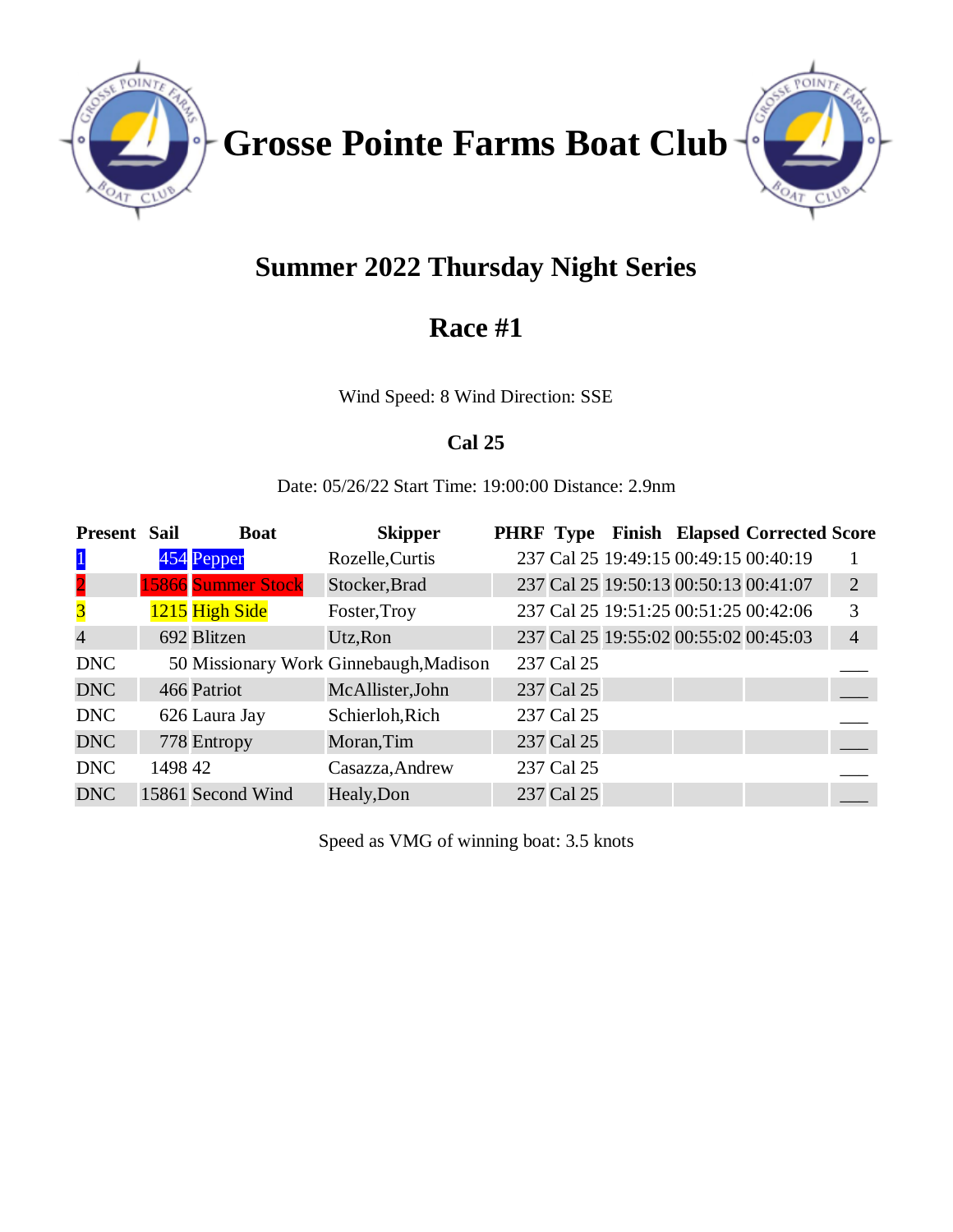#### **Nonsuch**

Date: 05/26/22 Start Time: 19:05:00 Distance: 2.9nm

| <b>Present Sail</b> | <b>Boat</b>                    | <b>Skipper</b>     | <b>PHRF</b> | <b>Type</b>                            |  | <b>Finish Elapsed Corrected Score</b>  |                |
|---------------------|--------------------------------|--------------------|-------------|----------------------------------------|--|----------------------------------------|----------------|
| $\mathbf{1}$        | 268 Joma                       | Guthat, Peter      |             | 180 Nonsuch 19:39:30 00:34:30 00:30:26 |  |                                        |                |
| $\overline{2}$      | 502 Glory                      | Wood, Rob          |             |                                        |  | 180 Nonsuch 19:40:24 00:35:24 00:31:13 | 2              |
| $\overline{3}$      | <b>507 Persistence</b>         | Gerhardstein, Greg |             | 180 Nonsuch 19:41:38 00:36:38 00:32:19 |  |                                        | 3              |
| $\overline{4}$      | 516 Challenge                  | Doyal, Greg        |             |                                        |  | 180 Nonsuch 19:45:43 00:40:43 00:35:55 | $\overline{4}$ |
| 5 <sup>5</sup>      | 512 Typhoon Harry Bloom, Harry |                    |             |                                        |  | 180 Nonsuch 19:50:32 00:45:32 00:40:09 |                |
| <b>DNC</b>          | 244 Hepcat                     | Sgrazzutti, Tim    |             | 180 Nonsuch                            |  |                                        |                |

Speed as VMG of winning boat: 5.0 knots

#### **Catalina 27**

Date: 05/26/22 Start Time: 19:10:00 Distance: 2.9nm

| <b>Present Sail</b> | <b>Boat</b> | <b>Skipper</b>                 |            |  | <b>PHRF Type Finish Elapsed Corrected Score</b> |   |
|---------------------|-------------|--------------------------------|------------|--|-------------------------------------------------|---|
| $\mathbf{1}$        | 1646 Escape | Zimmerman, Bret                |            |  | 219 Cat 27 19:48:55 00:38:55 00:32:36           |   |
| $\overline{2}$      |             | 6426 MEII Too Trost, Nick      |            |  | 219 Cat 27 19:55:09 00:45:09 00:37:49           | 2 |
| DNC                 |             | 5013 Ellen Rose Wright, Vernon | 225 Cat 27 |  |                                                 |   |
| DNC                 |             | 6016 Business Maitland, Ted    | 219 Cat 27 |  |                                                 |   |
| DNC                 |             | 20820 Ballinderry Schmidt, Ric | 219 Cat 27 |  |                                                 |   |

Speed as VMG of winning boat: 4.5 knots

#### **Spinnaker B**

Date: 05/26/22 Start Time: 19:20:00 Distance: 2.9nm

| <b>Present</b>          | Sail                        | <b>Boat</b>    | <b>Skipper</b>  | <b>PHRF</b> Delta | <b>Type</b>               |                            |                            | <b>Finish Elapsed Corrected Score</b> |                |
|-------------------------|-----------------------------|----------------|-----------------|-------------------|---------------------------|----------------------------|----------------------------|---------------------------------------|----------------|
| $\mathbf{1}$            |                             | 377 Lady Luck  | Lady, Paul      | 126               | 14 T <sub>10</sub>        |                            |                            | 19:46:38 00:26:38 00:24:50            |                |
| $\overline{2}$          | 25108 Baron                 |                | Stuck, Randy    | 117               | J/29                      |                            | 19:49:14 00:29:14 00:28:12 |                                       | $\overline{2}$ |
| $\overline{\mathbf{3}}$ | 25112 Nitasy                |                | Weinkauf, David | 121               | $12$ Nelson /<br>Marek 36 |                            |                            | 19:50:26 00:30:26 00:28:40            | 3              |
| $\overline{4}$          |                             | 176 Friendship | Scheibner, Doug | 129               | T <sub>10</sub>           | 19:50:18 00:30:18 00:28:43 |                            |                                       | $\overline{4}$ |
| <b>DNC</b>              | 69 Tyeera                   |                | Roberts, Sally  | 252               | <b>Bristol 27</b>         |                            |                            |                                       |                |
| <b>DNC</b>              | $25551 \frac{Growl}{Tiger}$ |                | Thoma, Richard  | 165               | 3000                      |                            |                            |                                       |                |
| <b>DNC</b>              | <b>52142 Blues</b>          |                | Nakai, Yoshi    | 147               | Express 27                |                            |                            |                                       |                |

Speed as VMG of winning boat: 6.5 knots